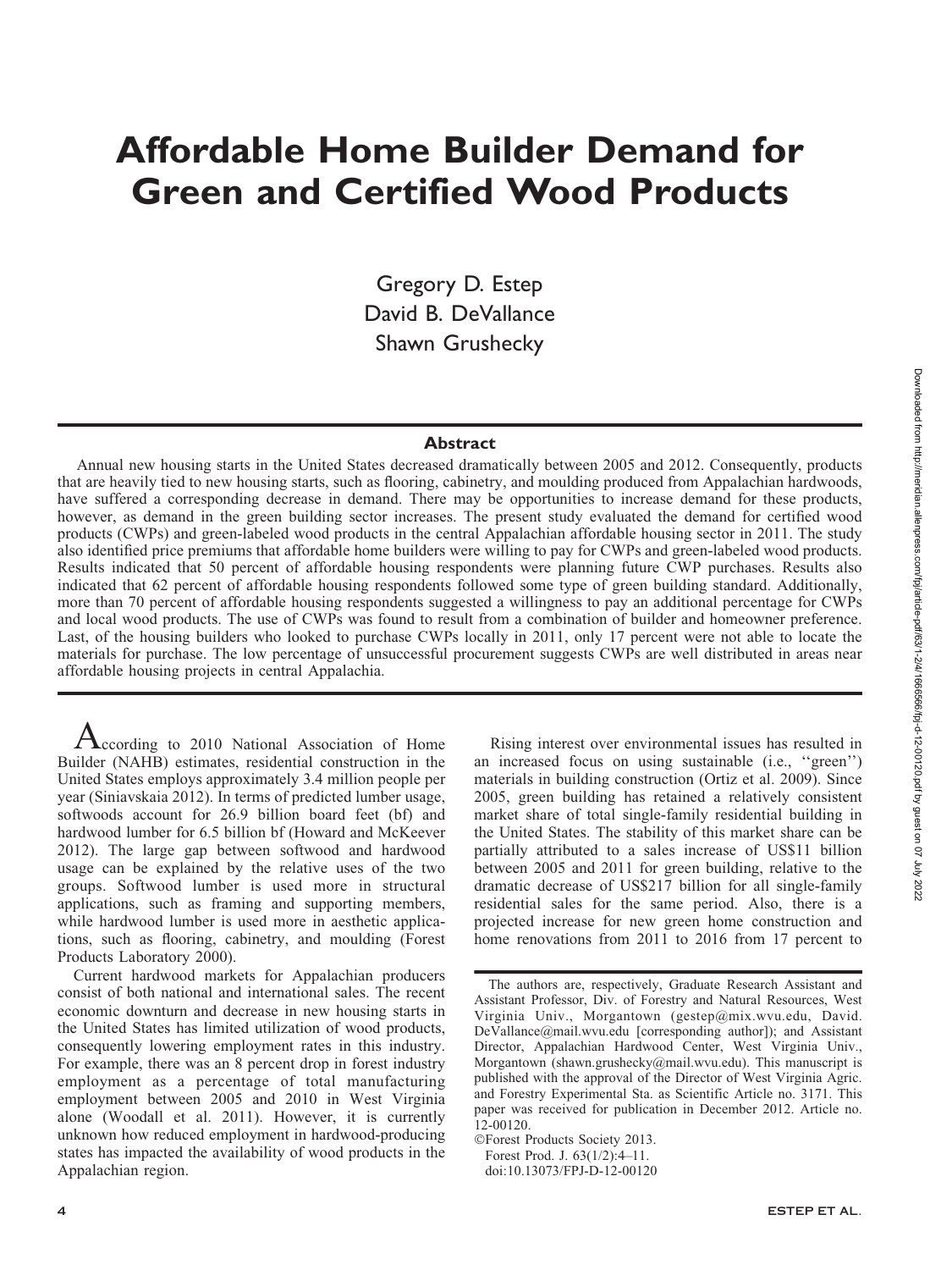between 29 and 38 percent (McGraw-Hill 2012). This increase in popularity of green construction projects presents an opportunity for wood products to gain significant market share in the green economy. To take full advantage of these opportunities, however, more research is needed to evaluate consumer demand for wood products labeled as sustainable in niche markets, such as the affordable housing (AH) sector of residential building. According to the US Department of Housing and Urban Development (USHUD 2013), housing costs should account for no more than 30 percent of a household's total income to be considered affordable. As of February 2012, the USHUD estimates that 12 million renters and homeowners allocate 50 percent or more of their household incomes to housing costs (USHUD 2013). Of the 45 million working households in the United States in 2010, 10.6 million (24%) face a severe housing cost burden (Williams 2012). Therefore, the AH sector represents a large portion of the housing industry and provides both local and regional opportunities for expanding the use of wood products that have yet to be fully explored.

In addition to providing suitable living conditions for people with financial difficulties, AH provides positive impacts for both local job creation and economic growth. For example, when a new, 100-unit AH apartment complex is built, 80 new construction jobs are created, 42 local jobs are supported by local spending during construction, and 32 local jobs (ongoing) are supported by occupant spending postconstruction (NAHB 2010). To further categorize the jobs created and later maintained by the influx of AH developments; approximately 70 percent are directly tied to the construction industry during development, approximately 30 percent of jobs in wholesale and retail trade are supported by the spending of locally earned wages, and approximately 32 percent of wholesale and retail trade jobs are supported by occupants postconstruction.

Identifying demand for certified wood products (CWPs) has been a popular focus in recent studies. Anderson and Hansen (2004a) showed that undergraduate respondents preferred products accompanied by environmental certification when prices were kept consistent between certified and noncertified products. Similarly, Anderson and Hansen (2004b) also found that plywood consumers preferred Forest Stewardship Council (FSC)–certified products to uncertified products when prices were equal. A 2 percent increase in price to FSC-certified products, however, negated the environmental preference. In western Canada, survey respondents indicated interest in future purchases of valueadded CWPs as long as the quality and variety were equal to the competing noncertified products (Kozak et al. 2004). Vlosky et al. (2009) found that according to survey respondents, manufacturer sales of CWPs doubled between 2002 (10%) and 2008 (21%). Additionally, results from a distributor-focused survey have shown that CWPs are accepted by most retailers and that 69 percent of the respondents expect future sales volumes of CWPs to increase (Perera et al. 2008). To our knowledge, however, no study has focused on identifying demand for and availability of CWPs for use in AH projects, especially in the central Appalachian region. Therefore, the present research was undertaken to help identify existing and potential markets for wood-based products, both certified as sustainable and noncertified, in AH markets.

To expand the use of Appalachian wood-based products in affordable building, it is important to understand both current building practices and material specifications. By collaborating with industry professionals, potential niches can be identified for renewable, sustainable materials, such as wood-based products, in building construction and renovation. Information obtained as a result of this research may help Appalachian wood product producers further understand their local marketplace and guide them in marketing decisions aimed at increasing the use of their products. Additionally, the information obtained through the present study is intended to assist Appalachian hardwood product producers in meeting consumer demand for woodbased products.

The goal of this project was to assess the current and future demand for and local availability of CWPs and greenlabeled wood products that are used in AH construction within the central Appalachian region. A secondary goal was to identify preferential differences between builders who attribute a small portion of their business to AH construction and builders who attribute the majority of their business to AH construction (i.e., Federation of Appalachian Housing Enterprises [FAHE]). Specific objectives were to evaluate the demand for CWPs and green-labeled wood products in the central Appalachian AH sector as well as additional price percentages that AH builders are willing to pay for CWPs and green-labeled wood products.

# Methods

To reach a diverse and unbiased sampling group, a list of approximately 2,800 builders in the central Appalachian region was compiled from the NAHB, state home builder lists, county and city code departments, and building associations. These builders were identified through direct contact via telephone conversations and e-mail correspondence as well as research of online databases. The target area included all or a portion of the following states: Virginia, Kentucky, North Carolina, Ohio, Pennsylvania, South Carolina, Tennessee, and West Virginia. Builders were assembled into a database, and a random sample of prospective respondents was generated from the full data table. The sample included 700 of the initial 2,794 general builders as potential respondents of a formal mail survey. This sample of 700 builders was chosen to be representative of the target population as well as to lower project costs. This survey was developed to elicit responses related to business activity conducted during the calendar year of 2011.

Initial surveys were sent to the selected mailing addresses. In the event a survey was retuned due to insufficient ( $n=2$ ) or incorrect ( $n=39$ ) address information, personal correspondence in the form of phone calls and emails was employed to obtain updated information. These actions resulted in the addition of updated contact information for three businesses.

Given the FAHE is primarily focused on AH construction, all 50 members were chosen, in addition to the 700 general builders, to take part in the same survey. FAHE builders were cross-referenced with the 700 randomly chosen builders to ensure no duplications in the sampled populations. The data collected from these respondents were combined with general builder respondent data. Inclusion of the FAHE helped the study gain a broader perspective of builders who specialize in the AH sector. Additionally,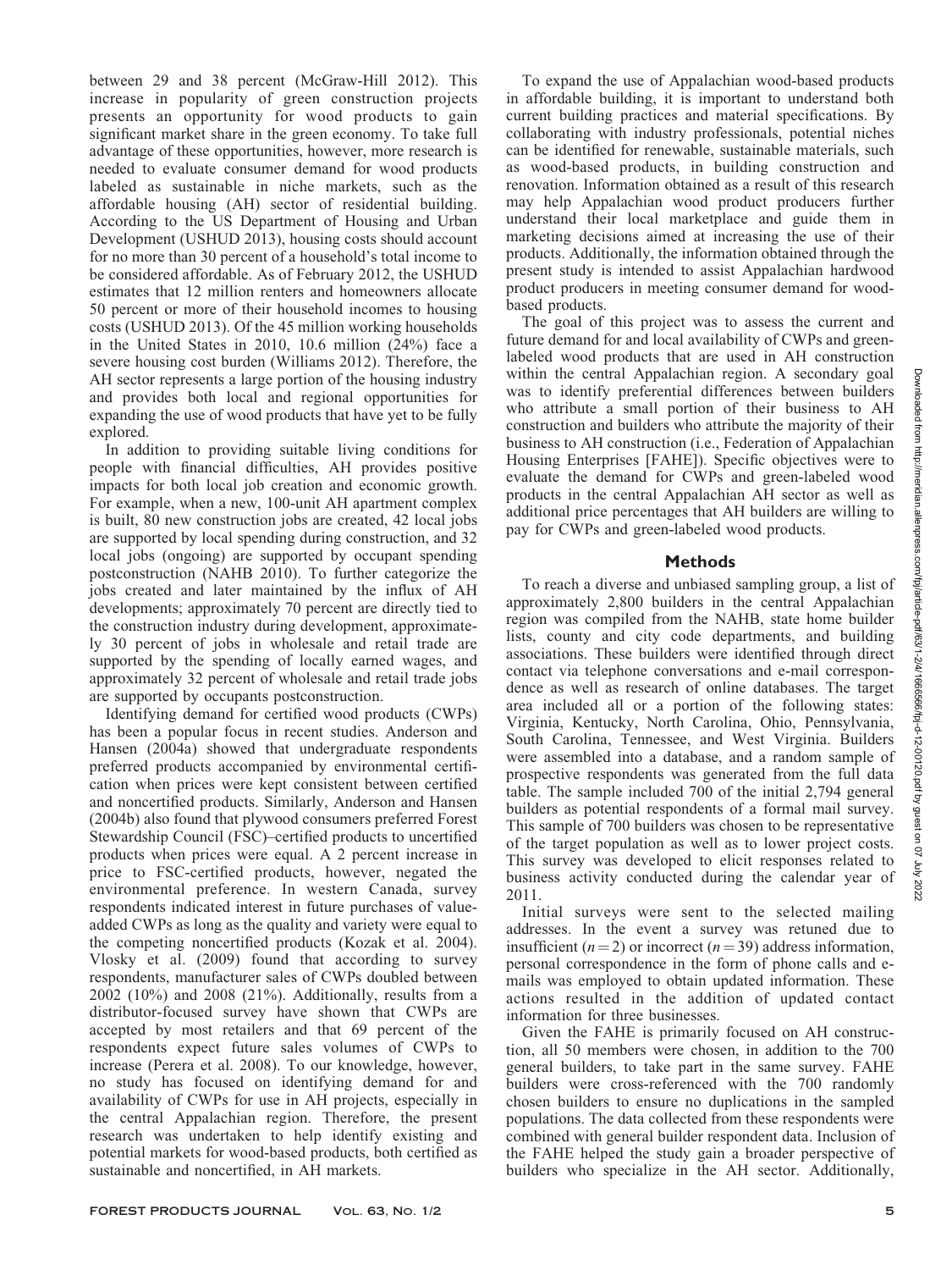surveying the FAHE members allowed comparison between builders who are specifically focused on AH (i.e., FAHE members) and general builders who may only attribute a portion of their business to AH projects. Comparison between these two groups of builders could indicate preferential differences in the use of wood products. Obtaining contact information for subcontracting companies of FAHE members was pursued but relatively unsuccessful. Therefore, FAHE members were asked to distribute the surveys to their subcontracted builders in the event they did not perform the construction themselves.

Surveys were designed and distributed according to suggestions of the Tailored Design Method (Dillman 2000). A notification to potential respondents was distributed followed by the actual survey for both the general builders and the FAHE members. After a 3-week period, follow-up correspondence accompanied by a second questionnaire was sent to general builders to encourage survey response from nonrespondents. Also after a 3-week period, follow-up correspondence was sent to FAHE members to encourage additional survey response. A second questionnaire was not sent to FAHE members, however, because this group was redistributing the surveys to their builders on our behalf and did not require additional surveys. Lastly, an appreciation letter and token of appreciation were distributed to all who did respond.

The response rate for completed surveys received was calculated by dividing the total number of completed surveys by the number of contacted units less the ineligible units and the refusals:

$$
rr = \frac{cs}{cu - iu - rf}
$$

where  $rr$  is the response rate, cs is the number of completed surveys, cu is the number of contacted units, iu is the number of ineligible units, and rf is the number of refusals.

The survey contained 23 multiple-choice questions that were designed to alleviate confusion and minimize the respondent's commitment and completion time. Questions were designed using information discussed with various stakeholders who assist builders within the Appalachian region with finding CWPs and to reflect our research interests. Response selections were a combination of closedended and partially closed-ended (i.e., including ''other'' and space for open-ended response), unordered categories. These surveys were peer-tested to assure these attributes and to minimize uncertainties and grammatical errors. The peer group for this survey consisted of experienced colleagues at other land grant institutions that routinely survey the wood products industry. Constructs used in the questionnaire included demographics, product purchasing preferences, competition factors (Wagner and Hansen 2004), and willingness to pay (Ozanne and Vlosky 1997). Types of questions asked included company demographics (i.e., number of employees, revenue, and percentage of business from AH construction), current and future demands for CWPs, factors that influence the use of CWPs, use of green building standards, and pricing of local wood products and CWPs. To further investigate the relationship among builder characteristics and their product consumption relationships,  $\chi^2$  tests of independence were performed. These tests were used to examine the relationship between observed and expected data (Dowdy et al. 2004).

When categorical response counts are low or expected counts are less than five, combining adjacent categories has been suggested as one method to increase frequency counts for more robust analysis (Linacre 2002, Dowdy et al. 2004, Robichaud et al. 2012). Therefore, due to the relatively low number of categorical responses, data from both AH and non-AH builders were grouped into two ''number of employees'' groups (1 to 5 and  $\geq$ 6). Similarly, respondent data were also divided into groups by willingness to pay an additional amount for CWPs and also for locally sourced wood products (0% more and  $\geq$ 1% more). Separating the data into these groups resulted in a sufficient number of responses to perform a  $\chi^2$  test to determine if 2011 business characteristics as given by survey respondents, such as number of employees or amount of revenue, were factors indicative of the willingness to pay additional percentages for CWPs and local wood materials. However, Fisher's exact test was used in the few instances when predicted cell sizes were fewer than five responses.

All survey respondents were initially segregated by whether or not they participated in AH projects in 2011. Because this group was the main focus of the present study, many of the results are based on their responses. In some instances, however, both groups of respondents (AH and non-AH builders) were combined to reflect the perceptions of builders in the central Appalachian region.

## Results and Discussion

# Response rate

General builders.—For the 700 surveys sent throughout the central Appalachian region to general builders, 60 completed surveys were received, and 41 were returned as nondeliverable. Three returned surveys were omitted from the sample set due to lack of questions answered  $(n)$  $(1)$  or inconsistency in answering ( $n = 2$ ; i.e., answering questions related to AH while previously answering there was an absence of involvement with AH). Therefore, the adjusted response rate calculated for general builders was 9.1 percent. Further analysis of the 60 received surveys from the general builder group indicated that 10 (16.7%) of the respondents were involved in AH construction in 2011.

FAHE members.—Five surveys were sent to each of the 50 FAHE members. Completed surveys were received from 12 different FAHE members, one per member, and resulted in a response rate of 24 percent. For the purpose of calculating response rate for this group, the total number of contacted units used was 50. As expected, all 12 FAHE member respondents indicated they were involved in AH construction in 2011. The number of subcontractors that had been employed by the FAHE members in 2011 was unknown. FAHE members were asked to distribute additional surveys to their subcontracted builders. FAHE members were not asked or responsible for implementing Dillman's method to ensure maximum survey response. Direct contact with this potential group of subcontracted companies might have resulted in a higher response rate, as second mailings and follow-up correspondence could have influenced potential respondents to complete the survey. A total number of 22 subcontractor survey respondents  $(\sim 31\%$ of all survey respondents) indicated they were involved in AH projects in 2011.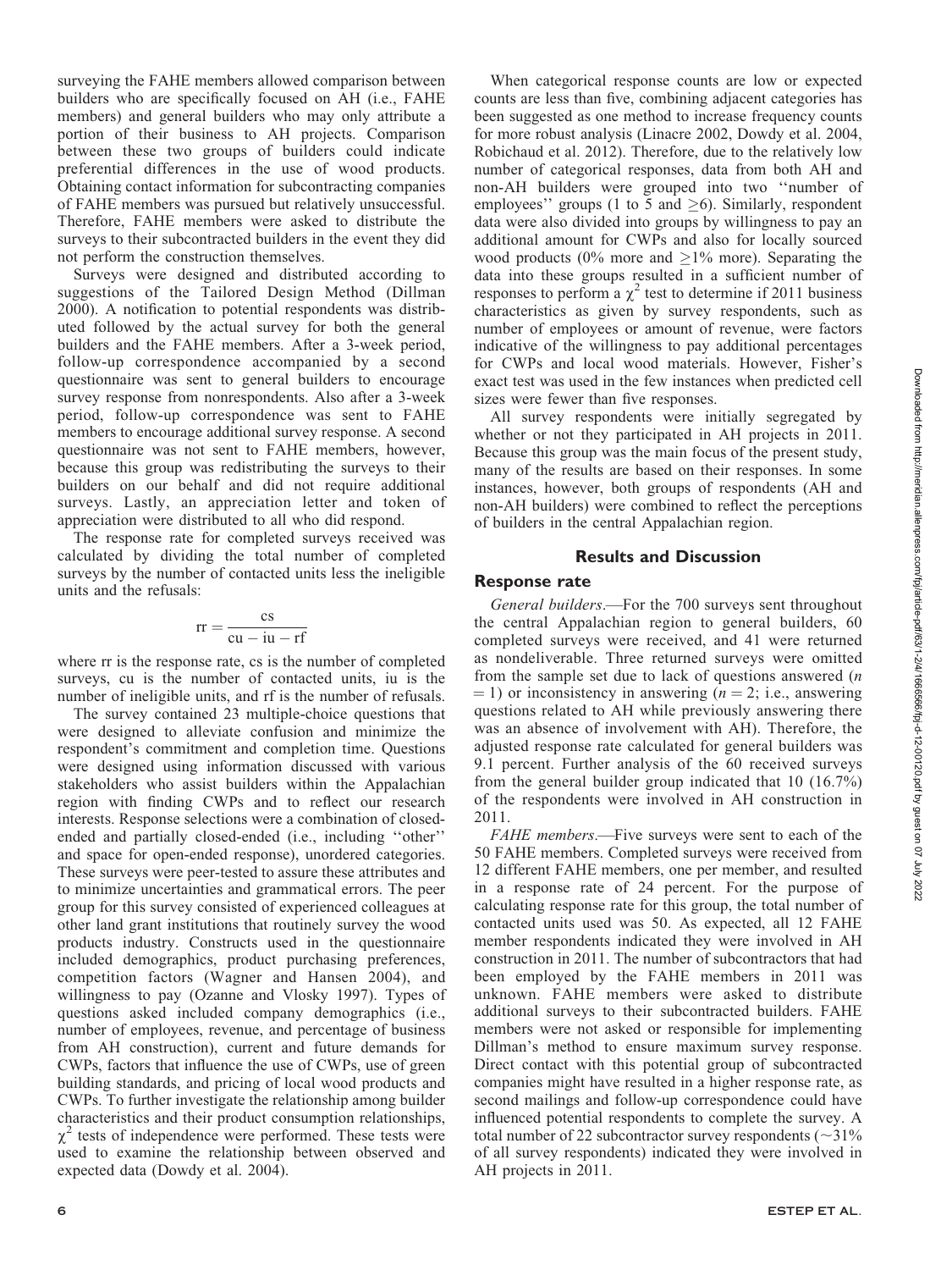

Figure 1.—Number of employees reported by affordable housing respondents.

#### Survey responses

Results from demographic analysis indicate that 50 percent of the AH respondents employed an average of one to five people in 2011 (Fig. 1). Additionally, 27, 18, and 27 percent of the AH respondents indicated that their total revenue for 2011 was between US\$100,000 and US\$500,000, between US\$500,000 and US\$1,000,000, and between US\$1,000,000 and US\$5,000,000, respectively (Fig. 2). Of the AH respondents, 82 percent reported that more than 50 percent of their total 2011 construction business was attributed to AH projects (Fig. 3). According to AH respondents, only 14 percent specifically sought out CWPs for building construction projects (Fig. 4). However, 50 percent planned to use CWPs in the future (Fig. 5). The use of CWPs has been anticipated in other studies (Vlosky et al. 2009), in which 97 percent of respondents indicated continuing the sales of CWPs in the future. Additionally, results from a study conducted by Perera et al. (2008) show that 69 percent of survey respondents predicted some degree of increase in CWP sales volume over the 5 years following the study. An interesting change in response from 18 to 45 percent was noted for the AH respondents who answered ''I don't know'' in relation to current and future CWP



Figure 2.—Total revenue reported by affordable housing respondents.



Figure 3.—Percentage of affordable housing business reported by affordable housing builders survey participants.



Figure 4.—Percentage of affordable housing builder respondents who specifically looked to purchase certified wood products.



Figure 5.—Affordable housing builder respondents who plan to use certified wood products in the future.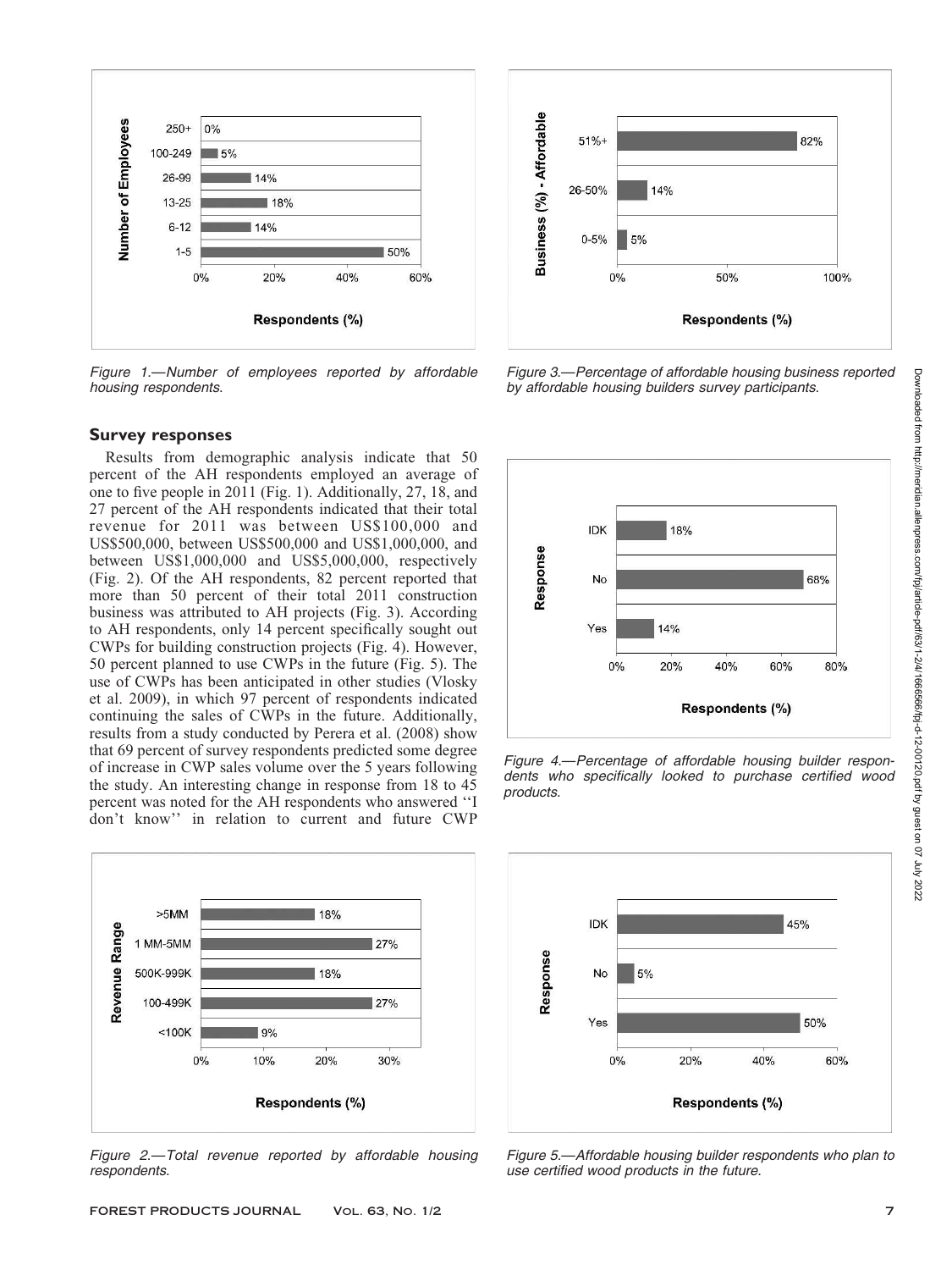purchasing, respectively. This difference in past and future CWP purchasing may have resulted from clients requiring the use of CWPs in past projects instead of CWPs being the builder's own initiative. In many green building standards, the use of CWPs can help accumulate points needed to achieve certification. Annual increases of compliance with green building technologies between 2005 and 2010 have been seen by AH builders (Hlady and Wells 2010) as a way to maximize their success rate when applying for government funding, such as Low Income Housing Tax Credits.

When indicating factors influencing whether or not to purchase CWPs, respondents were asked to select all factors that applied. In addition to 14 predetermined choices, the option to choose ''other'' and provide individual responses was made available. AH respondents indicated that the top seven, as determined by percentage of respondents per category, influential factors regarding the purchase CWPs were environmental benefits, building programs mandating CWPs, customers requesting CWPs, cost of CWPs being too high, customers not requesting CWPs, cost of CWPs being appropriate, and increased quality of CWPs (Table 1). The most popular reason AH respondents chose to use CWPs was the environmental benefits of the materials. This response indicates that the distribution of environmental information concerning CWPs has reached and affected the opinions of AH builders. Results such as these are not uncommon given the overall customer understanding of CWPs has increased (Ozanne and Vlosky 2003). Additionally, given environmental benefits are of importance, wood product manufacturers should emphasize environmental marketing to increase their potential market share with these customers. Likewise, because 23 percent of the respondents indicated a lack of experience or knowledge of CWPs, there may be an opportunity to better inform AH builders about the attributes of and benefits from using CWPs in construction projects.

Sixty-two percent of AH respondents reported following some type of green building program in 2011. Of the 13 respondents who followed a green building program, 5 indicated particular programs that were followed. In three of these instances, builders followed more than one green building program. The green building programs that were used by these survey respondents were Green Advantage (two respondents), Building Performance Institute (two respondents), Energy Star (two respondents), State Housing Finance Agency's ''Green'' Requirements (one respondent), and Healthy Home (one respondent). Interestingly, no respondent indicated the use of the predetermined choices on the survey; instead, respondents opted to select the ''other'' category and write in the green building program(s) they followed. Choices provided in the survey with reference to the type of green building program used in 2011 were National Green Building Program, NAHB; Leadership in Energy and Environmental Design, US Green Building Council; Green Globes, Green Building Initiative; EarthCraft; and Enterprise Green Communities. Although these programs are widely used and well known, the AH respondents appeared to be following other programs that may not have the publicity of the larger programs specifically listed in the survey. These results may indicate that AH builders have specific motivations toward the use of green building standards. Perhaps funding agency preference, personal experience, or cost may be a factor.

Table 1.—Factors related to affordable housing builders purchasing certified wood products (CWPs).

| Influence                      | Response $(\% )$ |
|--------------------------------|------------------|
| Environmental benefit          | 64               |
| Building programs mandate CWPs | 36               |
| Customers request CWPs         | 36               |
| Cost of CWPs too high          | 32               |
| Customers do not request CWPs  | 32               |
| Cost of CWPs is appropriate    | 27               |
| Increased quality of CWPs      | 27               |

Of the 62 percent of AH respondents who used a green building standard, 26 percent followed a green building program because it was required by their client (Fig. 6). A majority of the AH clients represented in this survey population were not specifying their house to be built to any green building program. However, AH builders were still following green building standards even though the client was not requesting this component. These results suggest that builders may have been able, to some degree, to convince their clients about the benefits from using a green building standard.

Cumulatively, 77 percent of AH builder respondents indicated a willingness to pay some additional cost for CWPs (Fig. 7). These results agree with previous surveys that indicated customers may be willing to pay an additional amount for CWPs. Ozanne et al. (1999) found that 75 percent of consumer respondents indicated a willingness to pay more for CWPs. Aguilar and Vlosky (2007) found that an average of 62 and 66 percent of respondents were willing to pay an additional amount for various CWP items in 1995 and 2005, respectively. Although survey respondents in the present study indicated a willingness to pay higher prices for both certified and local wood products, actual buying behaviors could be different. Previous research (Anderson and Hansen 2004a, 2004b) has shown that consumer buying behavior shifts toward purchasing non-CWPs when the price of comparable CWPs are higher. Consumer willingness to pay more for CWPs could inspire more raw material manufactures, such as sawmills, to start or increase their participation in certification of wood and wood fiber.



Figure 6.—Percentage of affordable housing builder respondents who followed a green building program.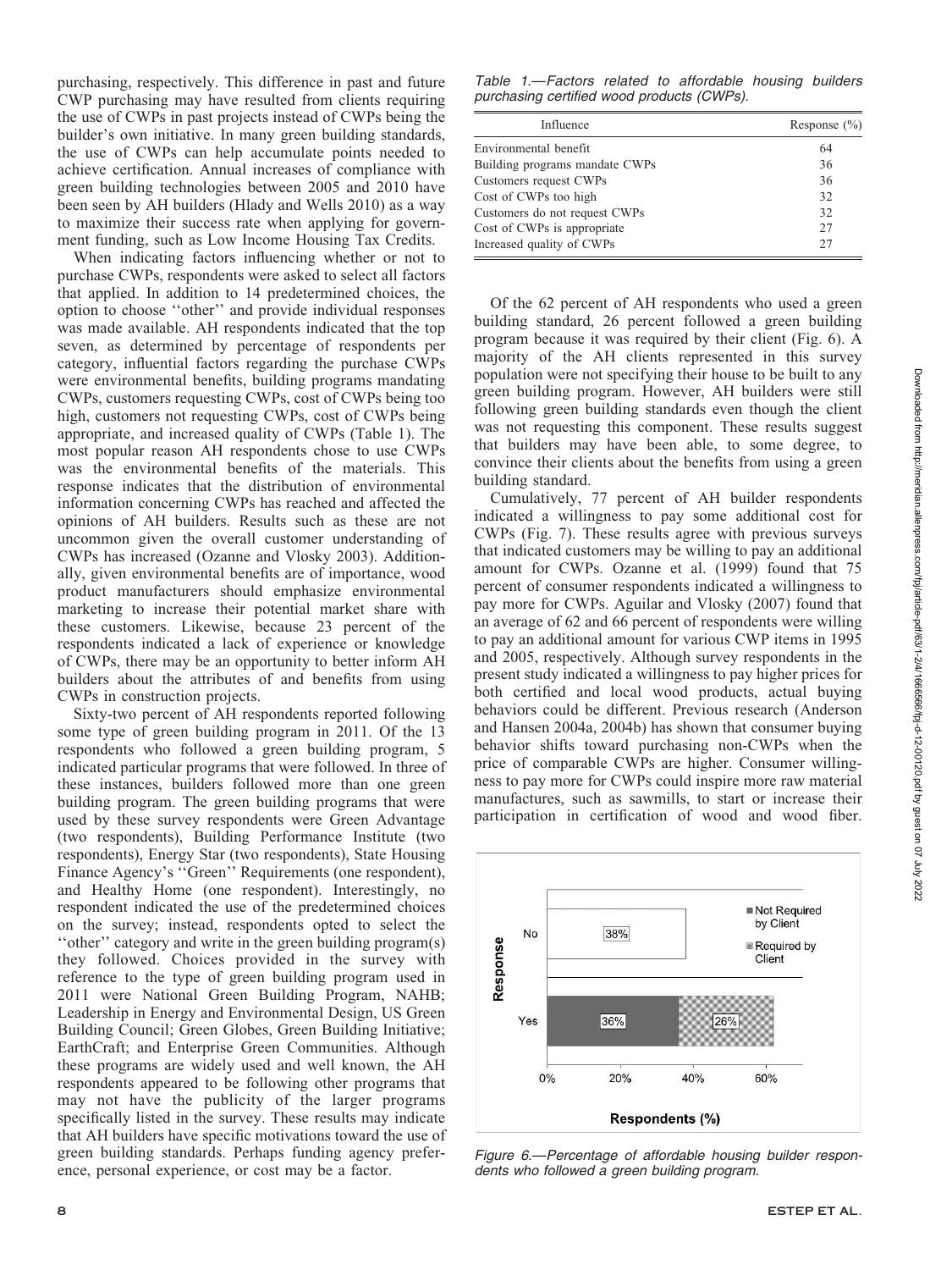

Figure 7.—Willingness of affordable housing builder respondents to pay more for local and certified wood products (CWPs).

However, factors such as market size and cost of entry would need to be individually addressed by businesses to properly assess the associated costs and benefits. To increase manufacturer participation in certification programs, however, would require a portion of the increased revenue from the sales of CWPs to go directly to the manufacturer through willingness for a supplier to pay more for CWPs. Survey results suggest there may be opportunities within the AH sector for wood products producers to offset their product certification costs through price increases and also the potential increased revenue.

Similar results were found for AH respondents who indicated that they would be willing to pay more for locally sourced materials. Specifically, 73 percent of AH builder respondents indicated a willingness to pay some additional cost for locally sourced materials (Fig. 7). From the results, it appears there is interest in locally sourced materials, and AH builders would likely pay more for them. Survey results received from non-AH builders were also analyzed to determine their willingness to pay additional prices for local materials and CWPs. Of non-AH builder respondents, 74 and 78 percent indicated a willingness to pay an additional cost for CWPs and local materials, respectively (Fig. 8). Both AH and non-AH builders appeared to have a similar willingness to pay more for CWPs and local materials. In terms of CWPs, the survey results indicated that AH builders (77%) were more likely to pay a higher price for CWPs compared with non-AH builders (74%). In terms of local materials, the survey results indicated that non-AH builders (78%) were more likely to pay a higher price for local materials compared with AH builders (73%). Going one step further, a potential market for local wood product and/or CWP producers to target is construction businesses with yearly revenue under US\$500,000. Survey results indicate that businesses in this demographic are more likely to pay an additional price for local wood products and/or CWPs. However, further investigation into factors such as potential market size and cost of entry would need to be addressed to fully assess if the benefits outweigh the costs for individual businesses.

To further determine if CWPs were available to builders locally, respondents were asked if they were looking to buy



Figure 8.—Willingness of nonaffordable housing builder respondents to pay more for local and certified wood products (CWPs).

any CWPs that could not be found locally. Results indicated that 17 percent of all survey respondents were looking to purchase CWPs locally but found these products were not available. Of the respondents who could not find CWPs locally, the top five CWPs that were in demand were framing lumber (75%), oriented strandboard (75%), plywood (58%), pressure-treated lumber (58%), and doors (58%). These results indicate that the majority of builders who wanted to use CWPs could find them locally. Also, the size of the company, in terms of both number of employees and amount of revenue, had some effect on the ability to find CWPs locally. For example, 20 percent of respondents from companies with five or fewer employees were unable to find CWPs in their local markets, while only 11 percent of respondents from companies with six or more employees were unable to find CWPs in their local markets. Additionally, 26 percent of respondents from companies with less than US\$500,000 in pretax revenue for 2011 were unable to find CWPs in their local markets, while only 10 percent of respondents from companies with revenue higher than US\$500,000 were unable to find CWPs in their local markets. These results suggest that larger companies have greater access to locally available CWPs. However, there remains a portion of local demand that is not currently being met. Based on the results, there appears to be some market opportunities for local retailers. Specifically, there is a demand for locally available lumber and structural panels that have been certified to a sustainable forestry practice standard.

To better represent the building industry, respondents of both AH and non-AH builders were combined and analyzed to determine how they learned about new building products. Results indicated that builders were most likely to learn about new building products through local retailers (75%) and Web sites (72%; Table 2). Builders were least likely to hear about new building products through professional societies (47%) and advertisements (40%). While advertisements were last, many of the other listed sources likely used some type of advertisement in introducing new products. It was apparent, however, that Web sites and local retailers are an important market channel for introducing and promoting new wood products. This suggests that wood product companies should emphasize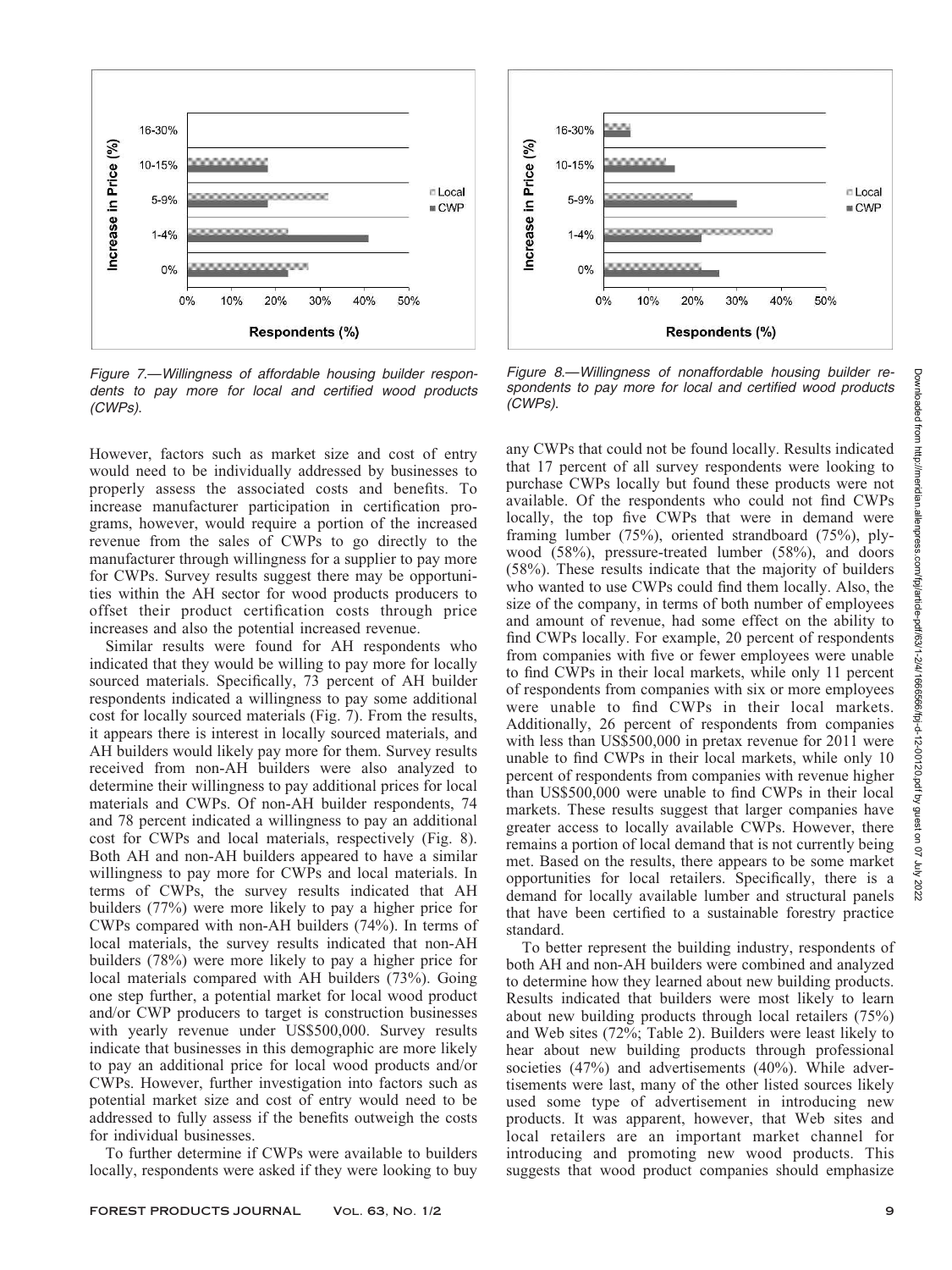| Table 2.—Product marketing channels based on affordable |  |  |  |
|---------------------------------------------------------|--|--|--|
| housing (AH) and non-AH builder respondents.            |  |  |  |

| Learning source        | Response $(\% )$ |
|------------------------|------------------|
| Local retailers        | 75               |
| Web sites              | 72               |
| Magazines              | 69               |
| Trade shows            | 54               |
| Professional societies | 47               |
| Advertisements         | 40               |

their Internet presence and their personal contact and relationships with local retailers when developing a marketing strategy for new products.

Impact of company size and revenue.—Survey results indicate that the size of the company, in terms of number of employees, had no statistically significant relationship  $(\chi^2 = 0.3692, P = 0.5434)$  on whether or not the company was willing to pay an additional percentage for CWPs. Similarly, the same analysis for locally sourced wood products showed no statistically significant relationship (Fisher's exact test,  $P = 0.0625$ ) between the company size, in terms of number of employees. These results indicate that of the survey respondents, the number of company employees may not be a significant factor in determining the willingness to pay an additional amount for locally sourced wood products. However, a relationship did exist between the revenue a company receives and whether or not that company is willing to pay additional amounts for both CWPs and locally sourced wood products. When analyzed by willingness to pay more for CWPs, there was a statistically significant relationship ( $\chi^2$  = 9.9890, P = 0.0016) that indicated survey respondents with revenues less than US\$500,000 in 2011 were more likely to pay additional amounts for CWPs. Similarly, when analyzed by willingness to pay more for locally sourced wood products, there was a statistically significant relationship ( $\chi^2$  = 8.8874,  $P = 0.0029$ ) that suggested survey respondents with revenues less than US\$500,000 in 2011 may be more likely to pay additional amounts for locally sourced wood products.

Affordable housing builders: FAHE versus general.—A Fisher's exact test was used to determine if responses from FAHE builders varied greatly from other AH builders. Specifically of interest was whether or not general builders shared some of the same perceptions and experiences of those tied solely to the AH sector. Particular comparisons between FAHE and non-FAHE AH respondents were analyzed for the following scenarios: revenue, looking to purchase CWPs, plan to purchase CWPs in the future, following a green building program, client requirement to follow a green building program, and willingness to pay more for CWPs as well as locally sourced products. Results suggested that FAHE builders showed a statistically significant higher tendency ( $P = 0.045$ ) to follow a green building program because of the client's request compared with general AH builders. This difference could be the result of FAHE's indication to implement more green building programs in their construction (Survis 2012). The remainder of the results, however, indicated that there was no statistically significant difference between respondents who were FAHE builders and general builders involved in AH construction in 2011.

# Summary and Conclusions

The present research focused on local and CWP demand in the AH sector within central Appalachia. Specifically, the study looked at the attributes related to green building and perceptions and to use of local and CWP materials. While the number of AH builders is small in relation to all builders, our survey population was representative of those in the central Appalachian region. The addition of information from non-AH builders allowed a larger comparison of the local availability and market potential of CWPs in Appalachia.

The major conclusion was that AH builders tended to favor the use of CWPs. In general, results indicated that in 2011, 50 percent of AH respondents planned on purchasing CWPs in the future. Also, 74 and 77 percent of all non-AH builder and AH builder respondents, respectively, were willing to pay more for CWPs. Furthermore, 73 and 78 percent of all AH builder and non-AH builder respondents, respectively, were willing to pay more for locally sourced materials, indicating a possible niche market for wood products manufacturers. However, only the respondents with annual company revenues of less than US\$500,000 showed a statistically significant relationship toward paying additional amounts for CWPs and local wood products. Manufacturers may also gain local market share by providing CWPs, because 17 percent of all survey respondents were unable to purchase CWPs locally.

The results of the present study also indicated that wood product manufacturers should focus on environmental marketing to improve the demand of CWPs. This result is similar to findings of Kozak et al. (2004), who reported an increased interest in CWPs after potential customers were informed of the environmental benefits related to using this type of product. Also, when introducing new products, results suggest that wood product manufacturers should focus their efforts on Internet marketing and providing information to local retailers. Papadopoulos et al. (2010) also found the Internet to be a highly effective means by which to promote CWPs. It appears that the use of CWPs and green building standards is gaining more attention in the AH sector. With increased interest in energy efficiency, it is expected that in the future, builders will construct more homes that meet one or more of the green building standards. An increase in green building construction could position the wood products industry for significant growth by providing the only current environmentally certified structural building material (Bowyer 2008).

The present research indicated that non-AH builders in the central Appalachian region also showed interest in CWPs and locally sourced wood products. Future work should look more closely at non-AH builders and their preferences regarding use of CWPs, use of green building standards, and current and future purchasing decisions for different types of wood products.

#### Acknowledgments

This report resulted from a collaborative effort between Rural Action and the FAHE, West Virginia University Division of Forestry and Natural Resources, and the Appalachian Hardwood Center. Funding for this research was provided by the Ford Foundation through RUPRI Center for Rural Entrepreneurship (Wealth Creation in Rural Communities) and Rural Action. The primary